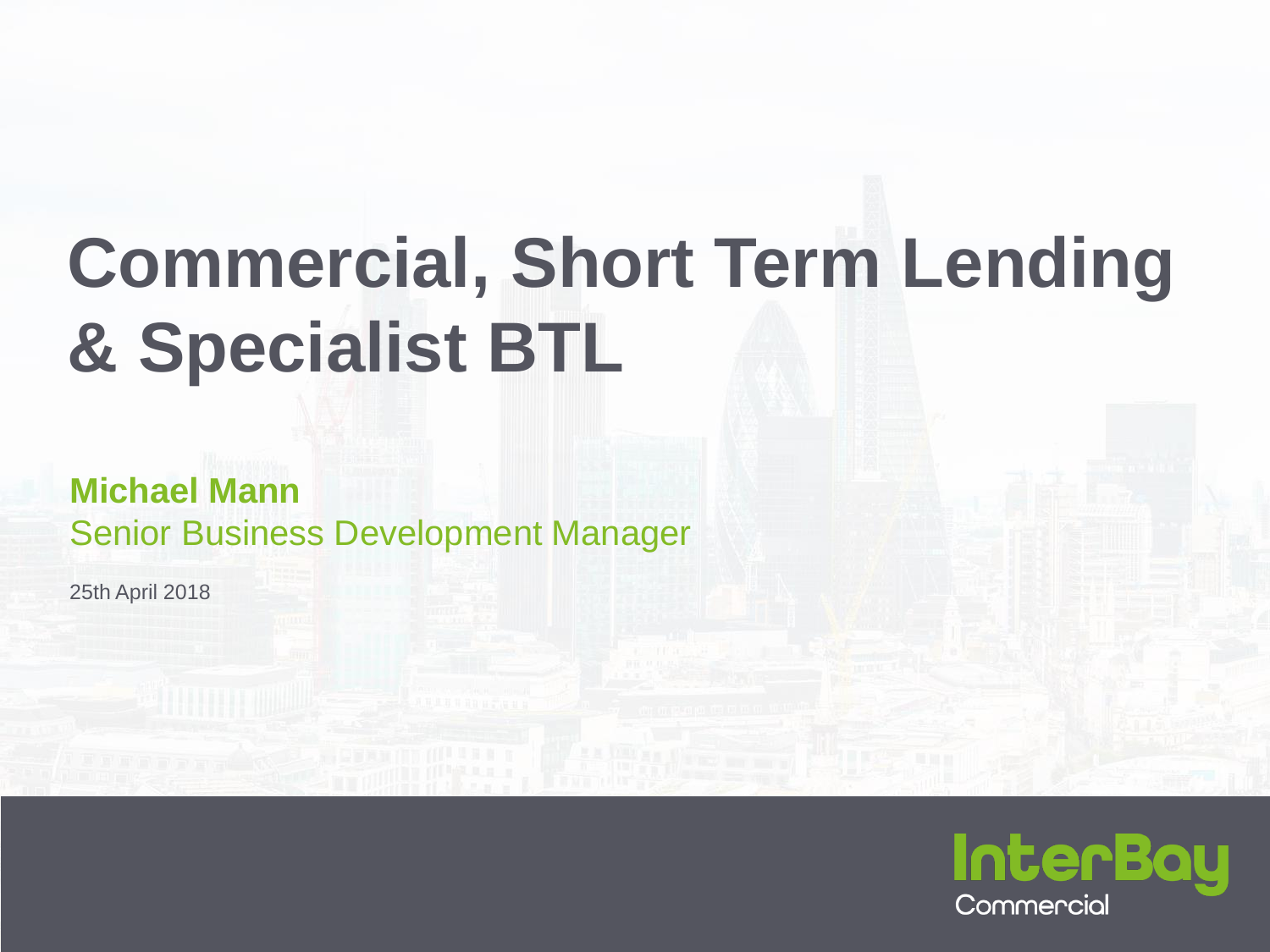#### **Agenda**

- Who are we?
- Commercial Products
- Short Term Funding
- Specialist BTL
- Things to Consider

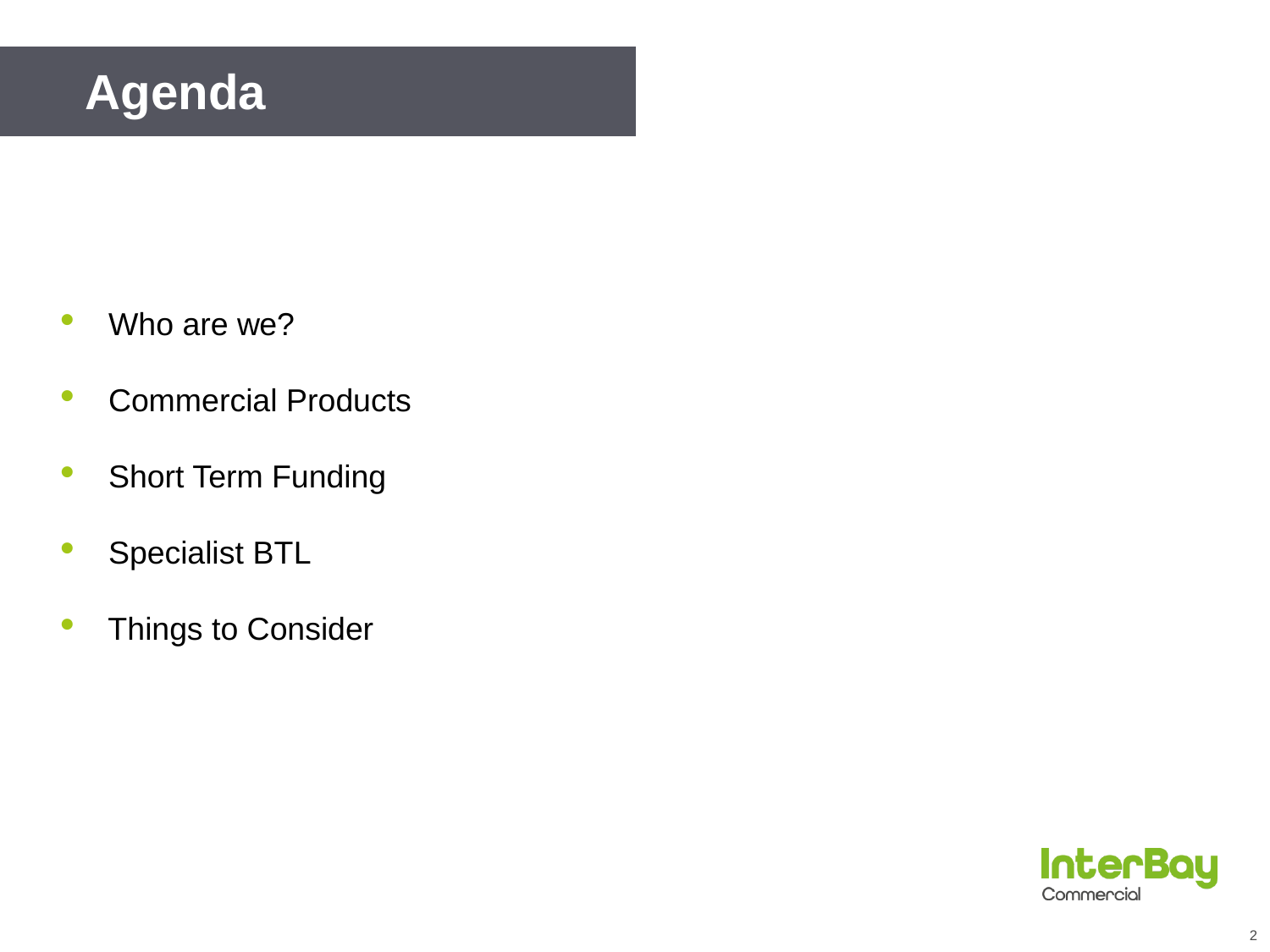# **Who are we?**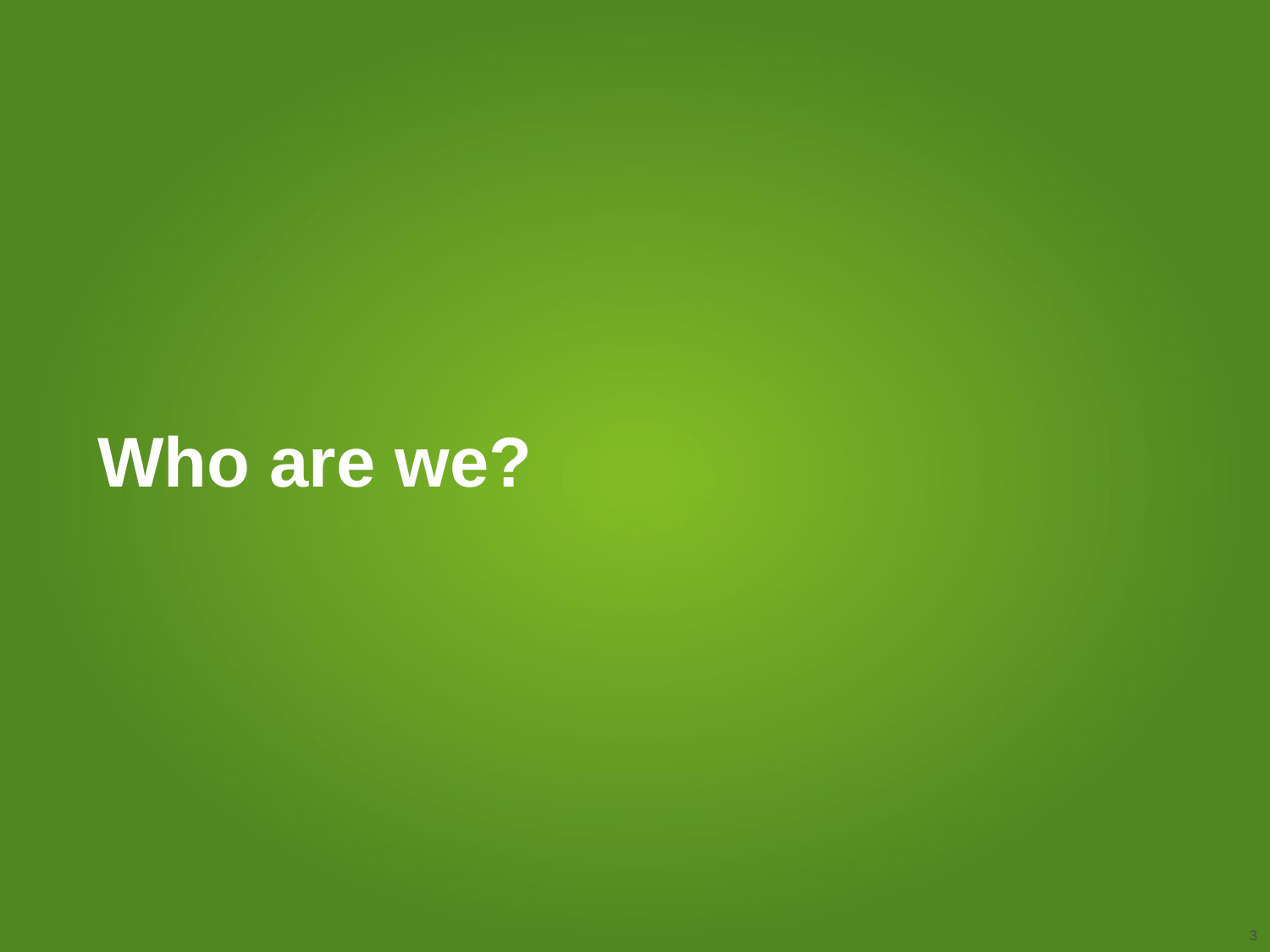### **OneSavings Bank plc**



• Our family of brands



- Group balance sheet of over £6bn
- The first new bank to float on the stock exchange for the last 10 years
- We joined the FTSE 250 in 2014

### *Brokers are our business*

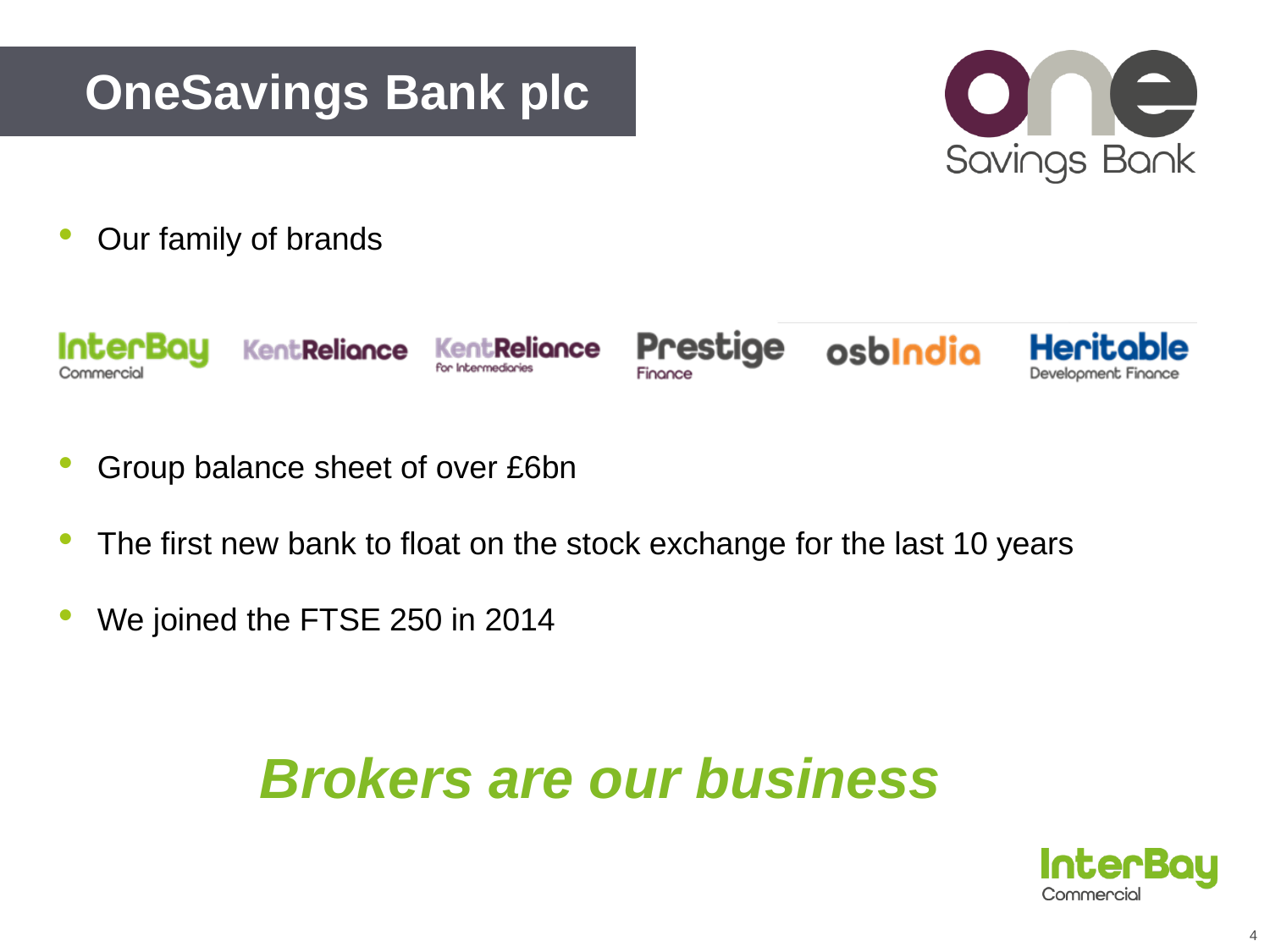#### **Our People**



South West, South Wales and The<br>Midlands **Kelly Rule** 

07889 230972

► krule@interbayuk.com



#### North **Gareth Broome**

6 07872 151117

gareth.broome@osb.co.uk



- South East and East Anglia Michael Mann
- 07748987208
- $\blacktriangleright$  mmann@interbayuk.com



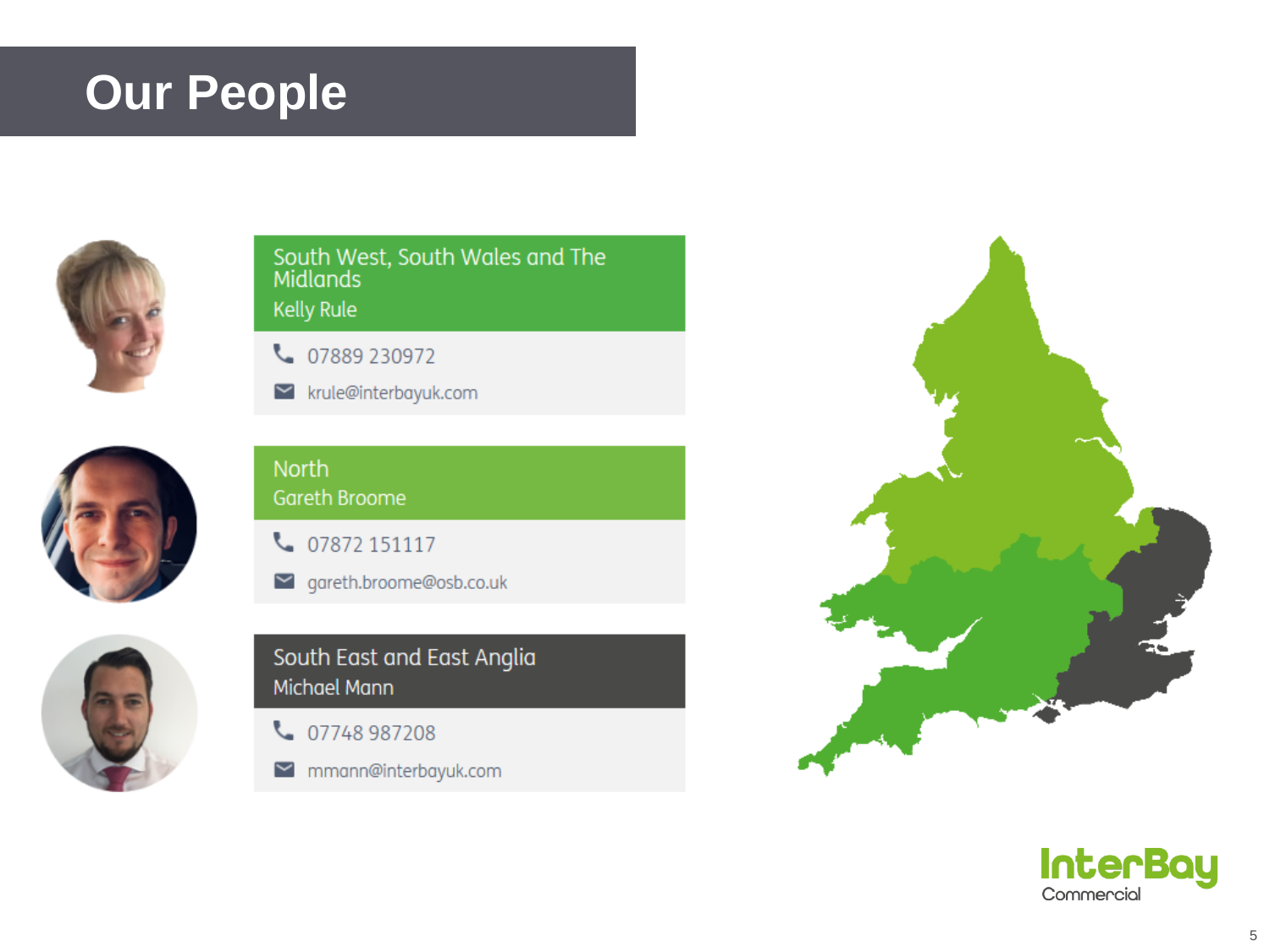# **Commercial products**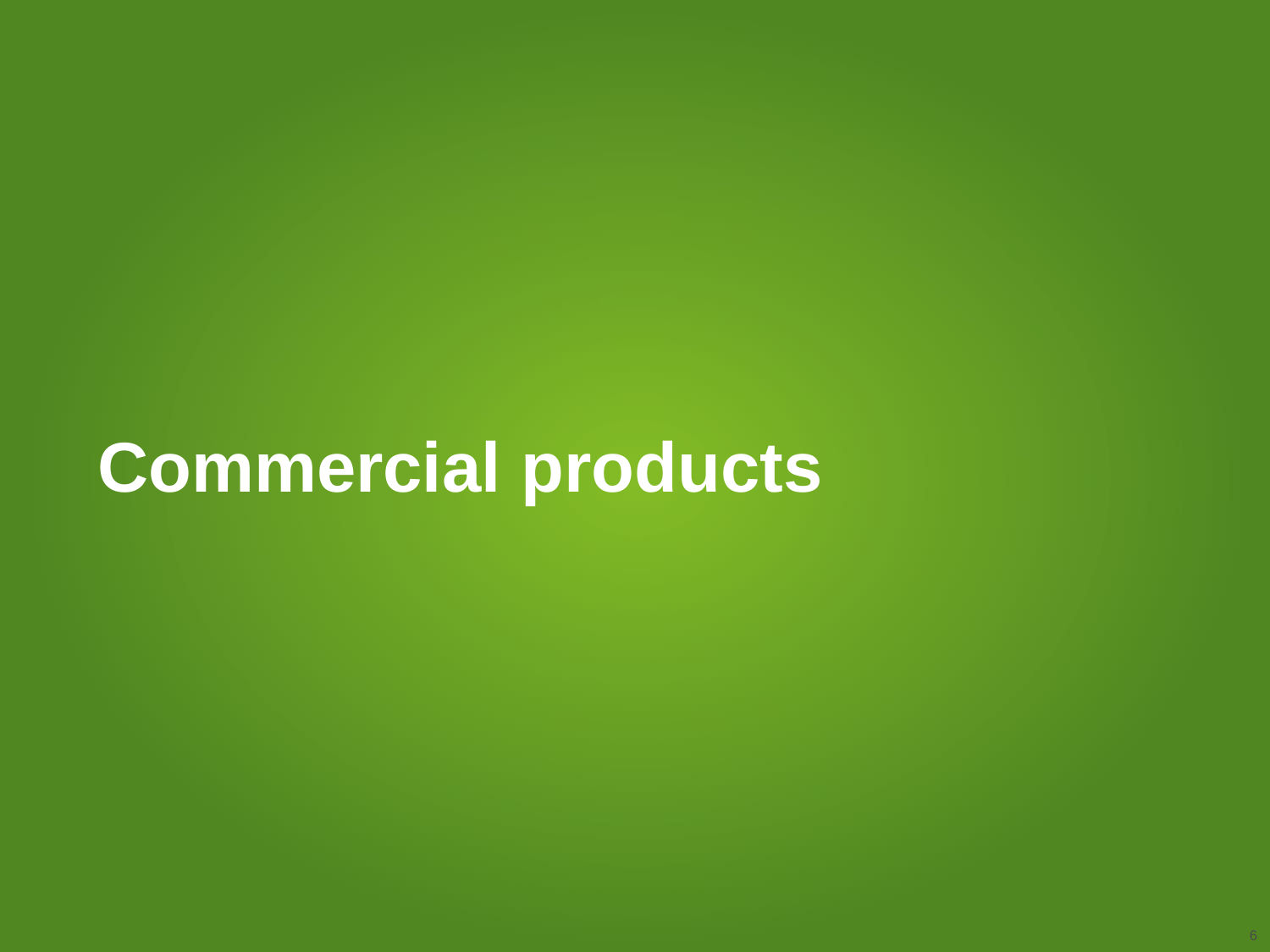### **Commercial**

# **Bridging**

## **Semi commercial**

## **Portfolio buy to let**

## **HMO**

# **Multiple units**

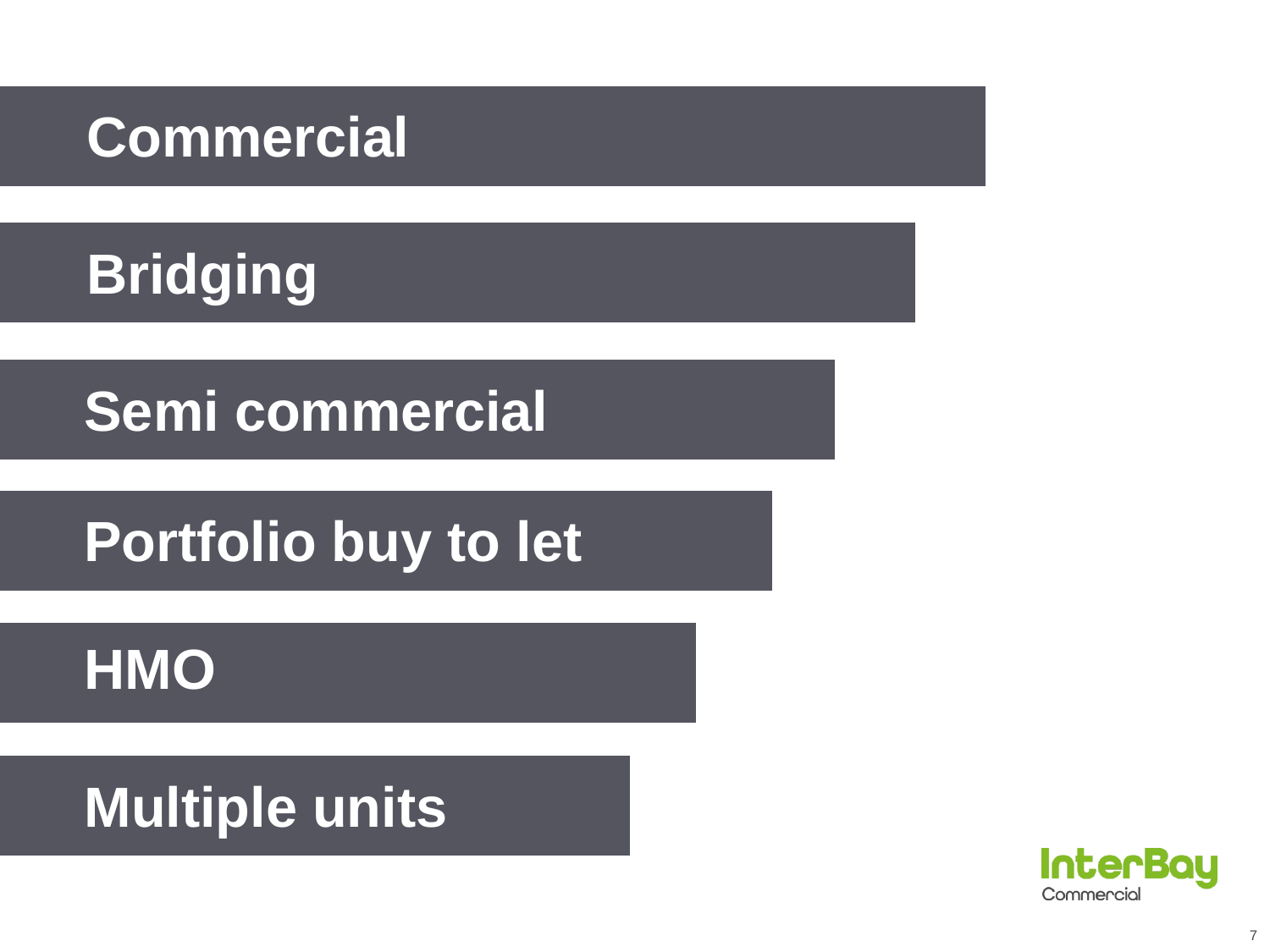#### **Our commercial USPs**

Up to 75% LTV

Interest Only Available

125% Debt Service Cover Requirement

Multiple Assets under one Facility

Various Assets Considered

Max Age 85 at end of term

Up to 30yr term available

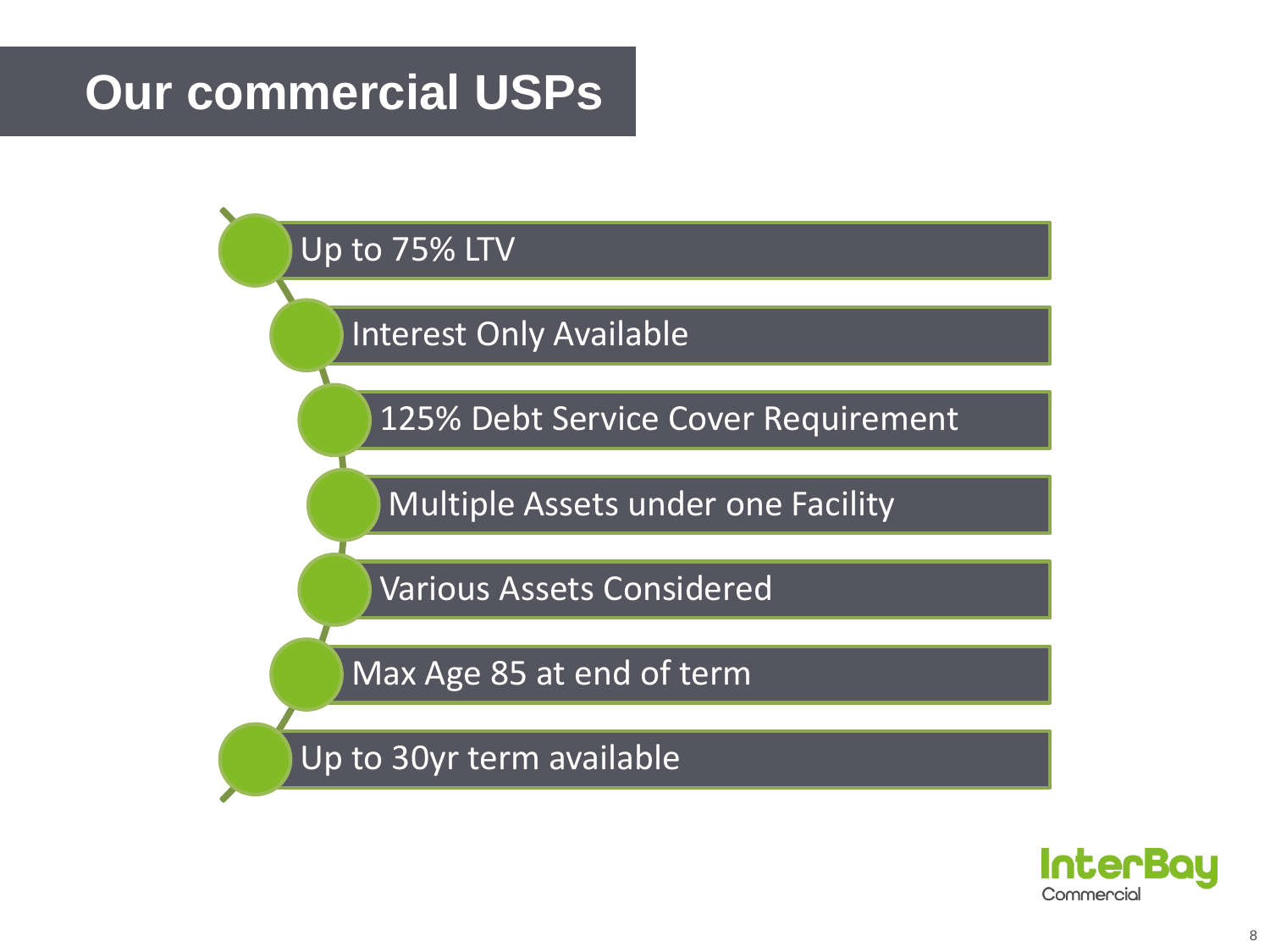# **Short term funding**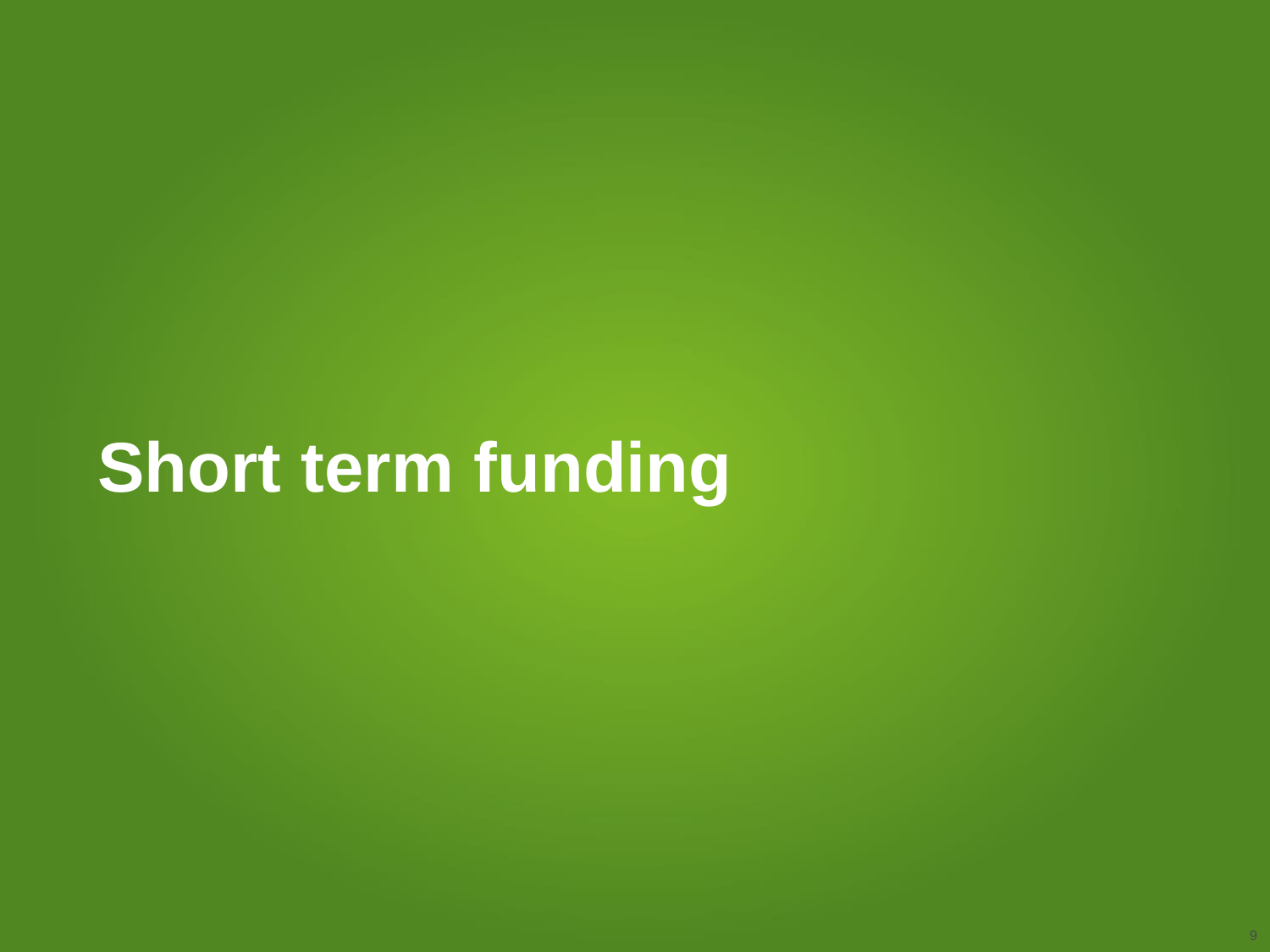### **Short term funding stats**



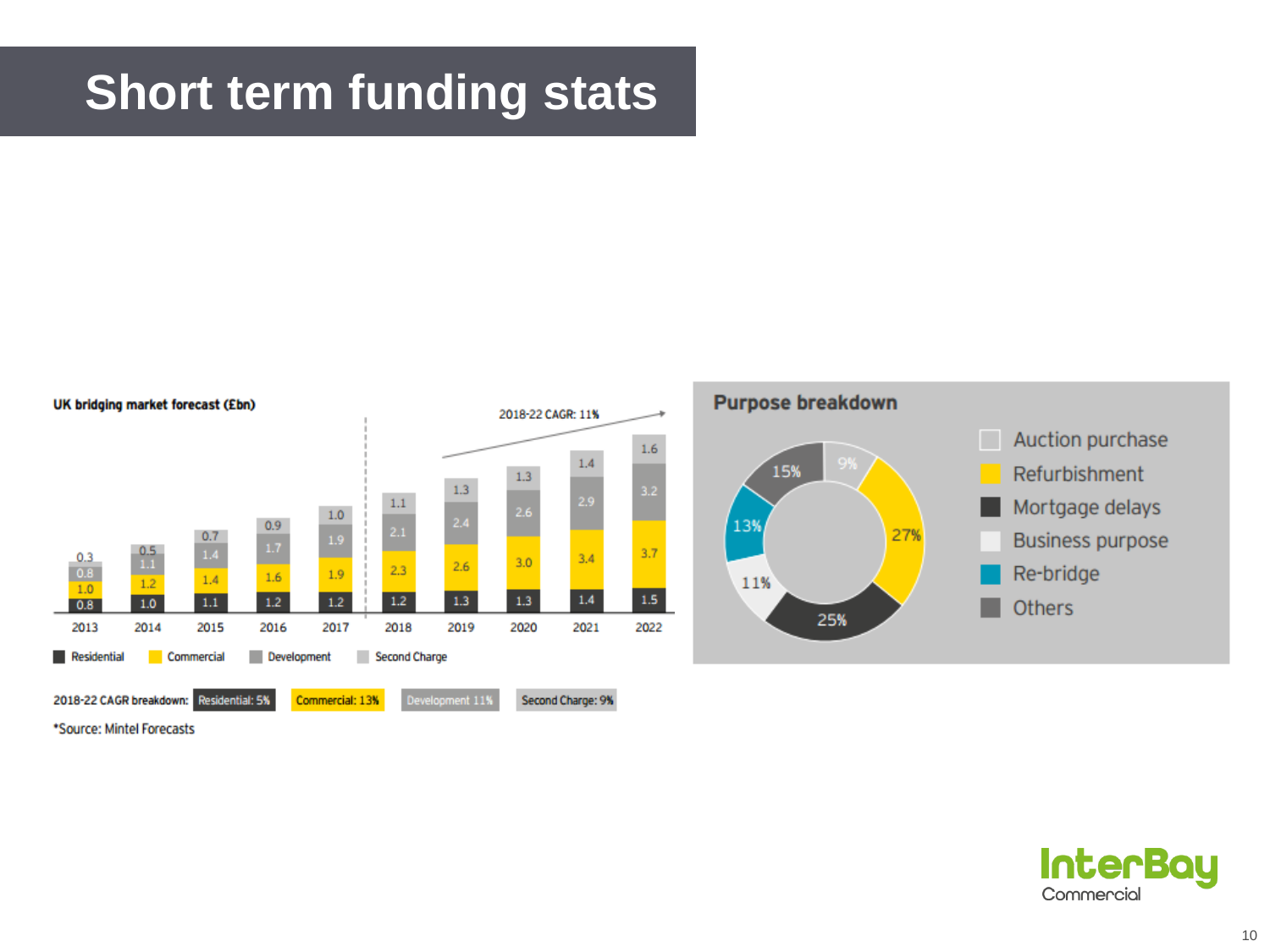### **Short term funding options**



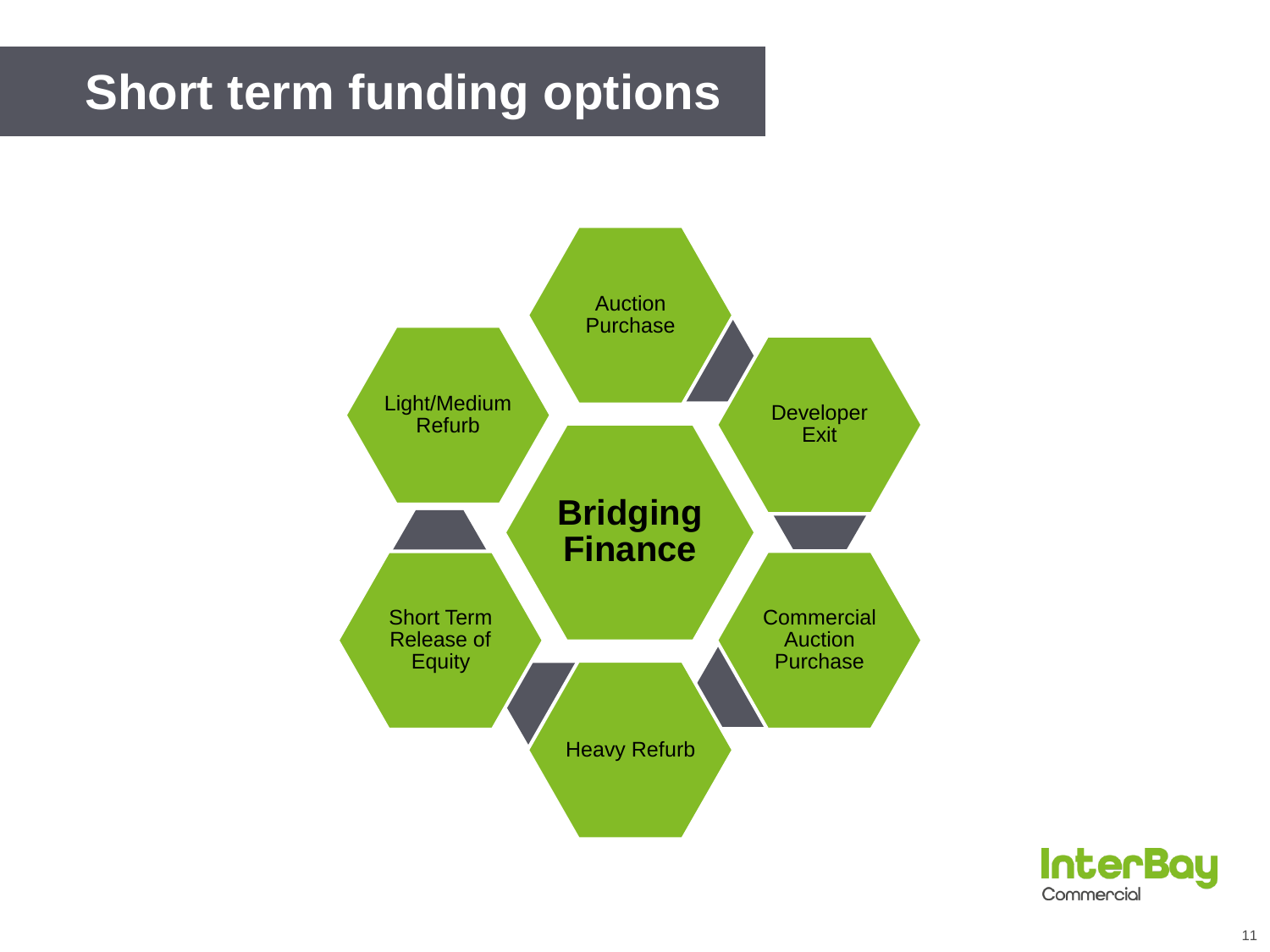# **Specialist BTL**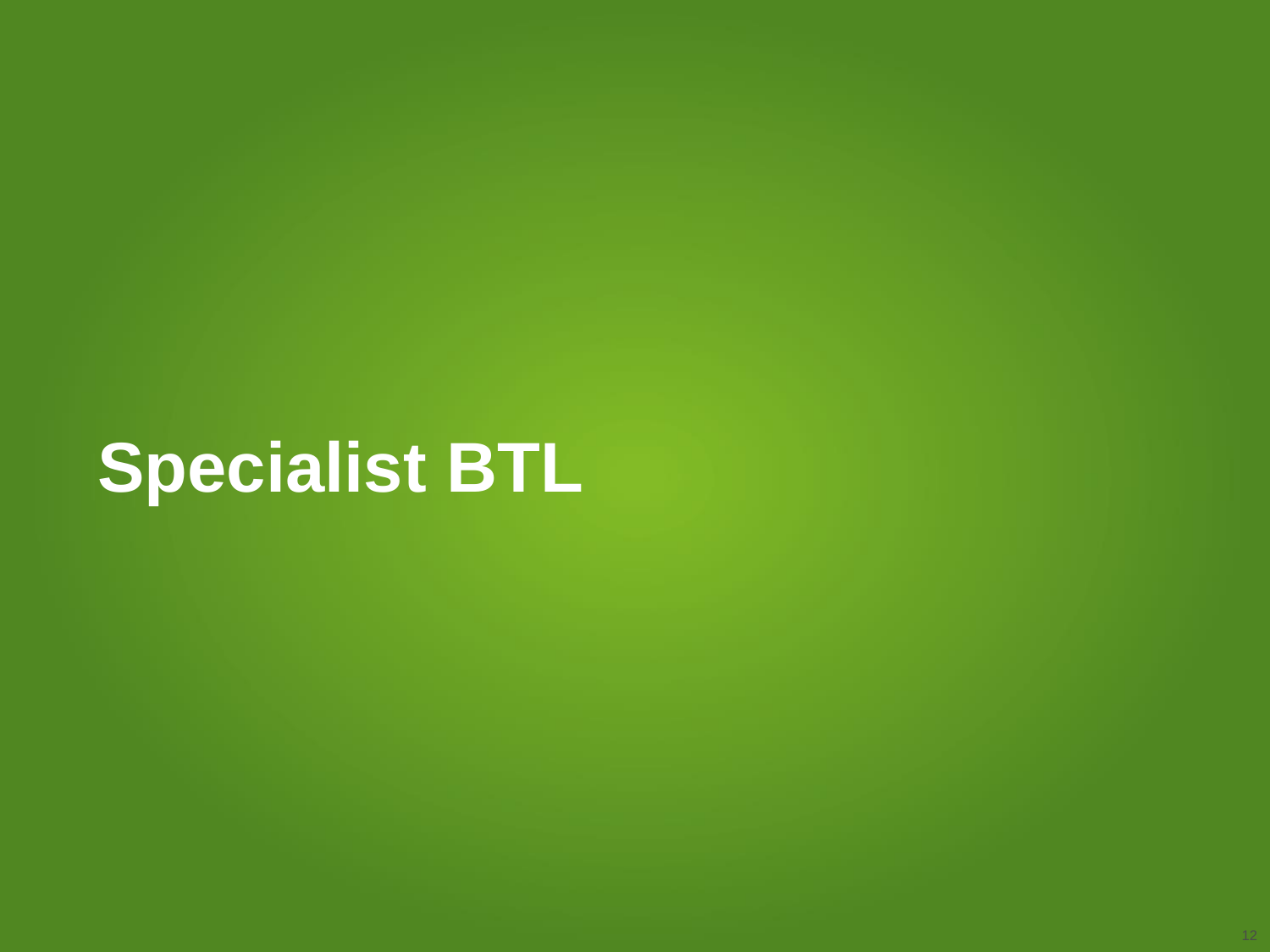#### **Our BTL USPs**



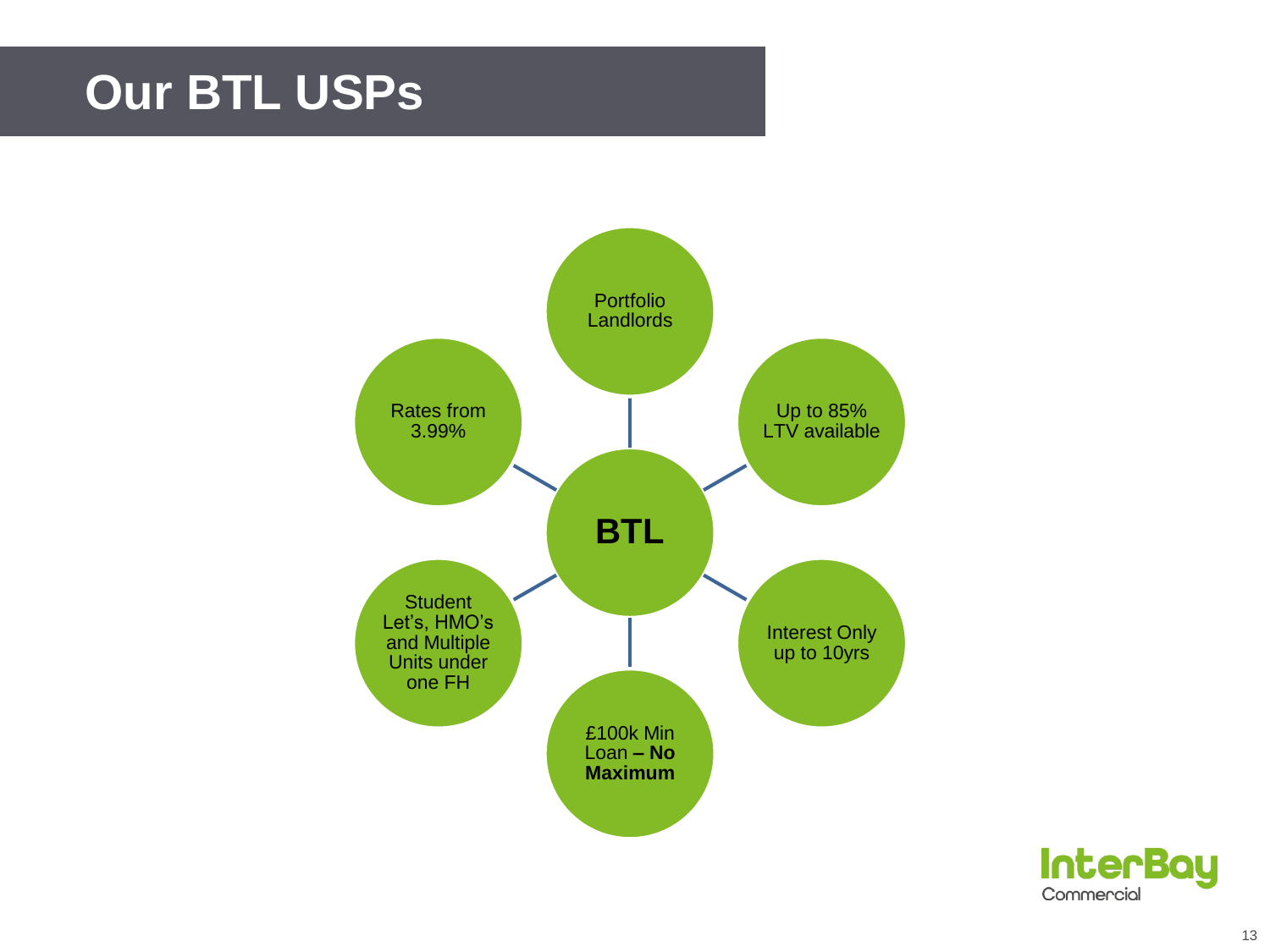# **Things to consider**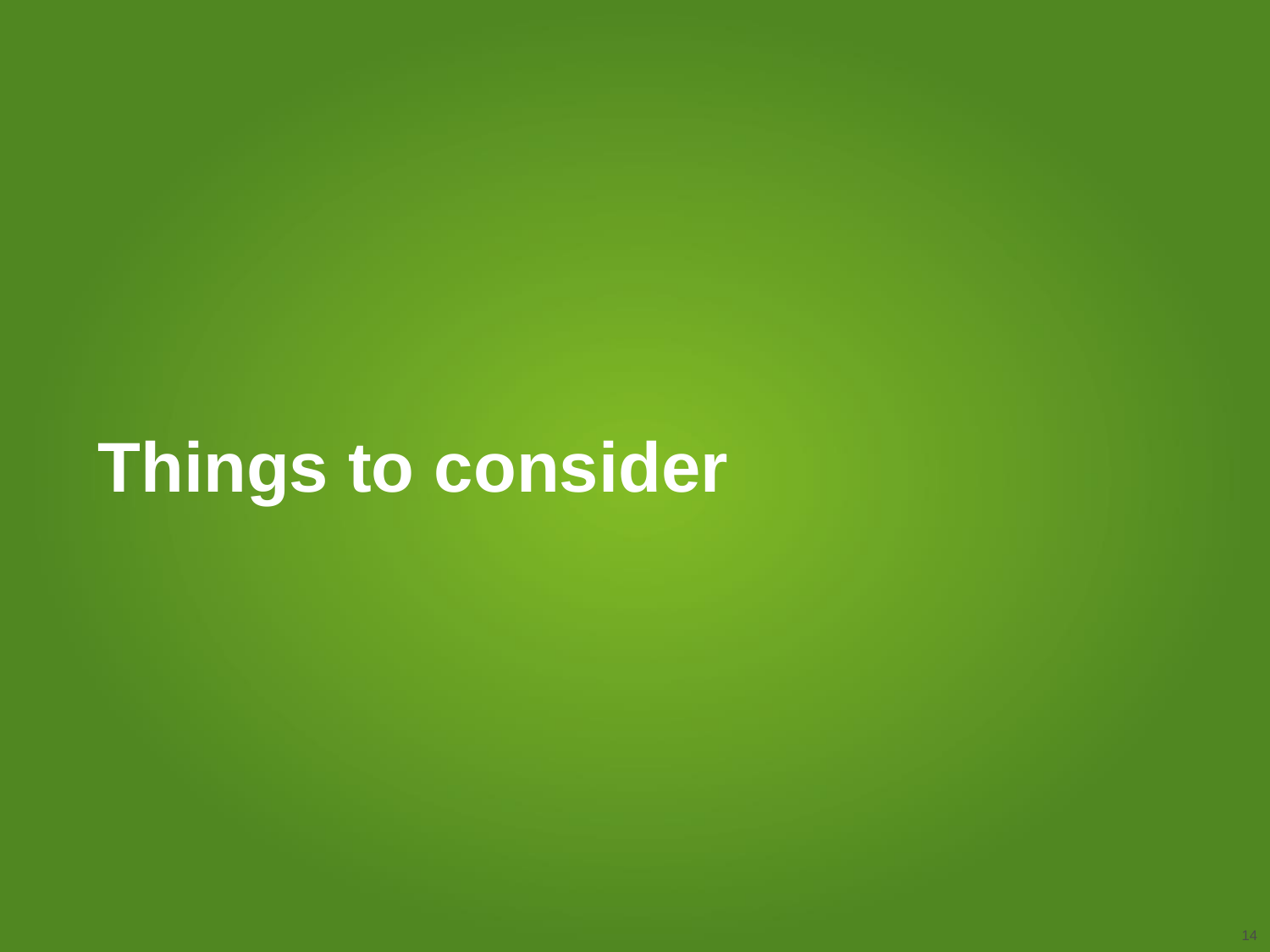### **Key things to consider**

- Placing a deal Who & How?
- Are you happy specialising in one area or is now the time to diversify your businesses?
- If you need help just ask

#### **What to look for**

- BTL Portfolio Are they thinking of diversifying?
- Self Employed Where do they Trade from? Who Funded it? Who do they bank with?
- Taking holistic advice to the next level.

# *Don't miss an opportunity*